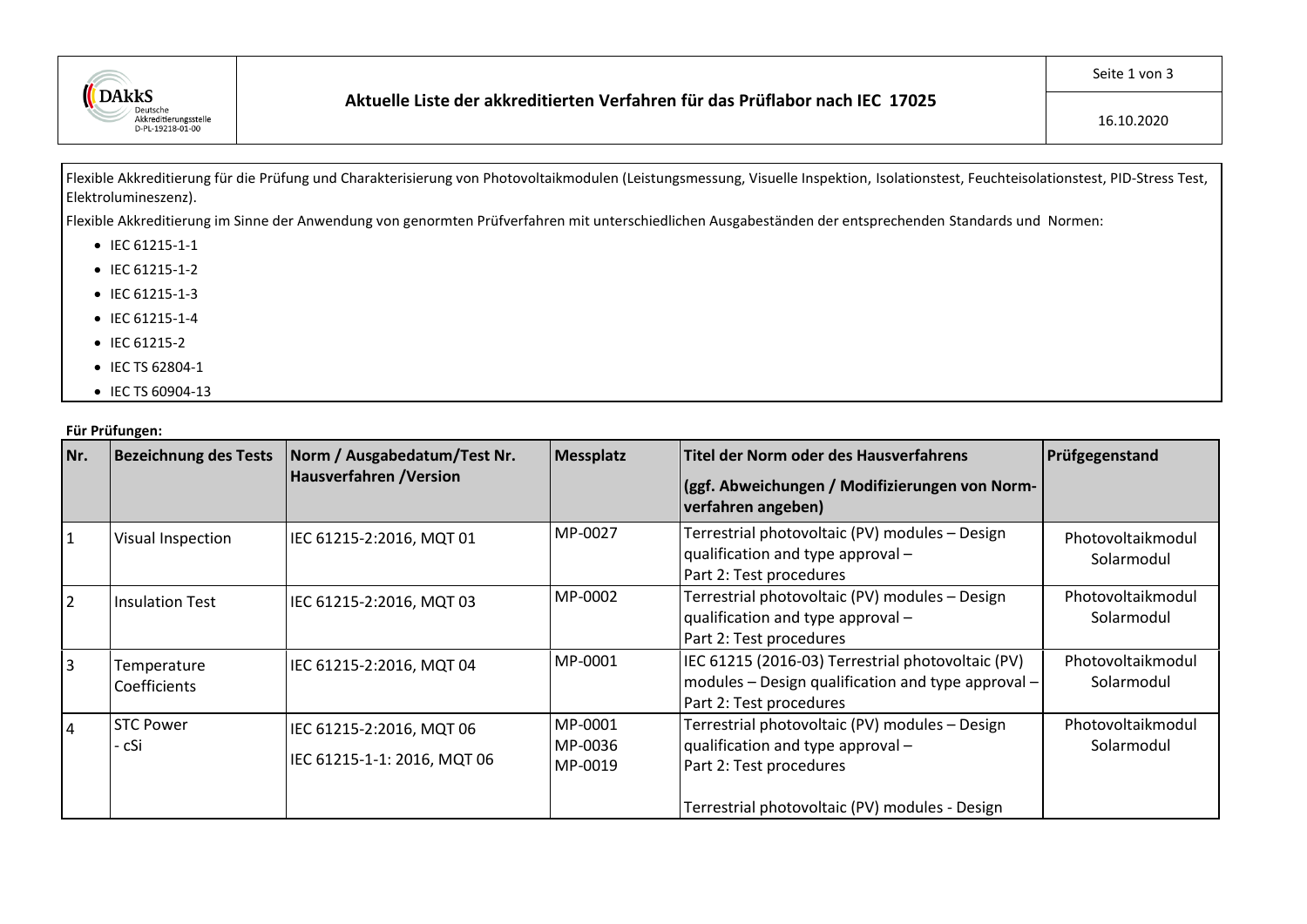

## **Aktuelle Liste der akkreditierten Verfahren für das Prüflabor nach IEC 17025**

|                |                                  |                                                          |                               | qualification and type approval - Part 1-1: Special<br>requirements for testing of crystalline silicon<br>photovoltaic (PV) modules                                                                                                                                                                                          |                                 |
|----------------|----------------------------------|----------------------------------------------------------|-------------------------------|------------------------------------------------------------------------------------------------------------------------------------------------------------------------------------------------------------------------------------------------------------------------------------------------------------------------------|---------------------------------|
| $\overline{5}$ | <b>STC Power</b><br>- CdTe       | IEC 61215-2:2016, MQT 06<br>IEC 61215-1-2: 2016, MQT 06  | MP-0001<br>MP-0036<br>MP-0019 | Terrestrial photovoltaic (PV) modules - Design<br>qualification and type approval -<br>Part 2: Test procedures<br>Terrestrial photovoltaic (PV) modules - Design<br>qualification and type approval - Part 1-2: Special<br>requirements for testing of thin-film Cadmium<br>Telluride (CdTe) based photovoltaic (PV) modules | Photovoltaikmodul<br>Solarmodul |
| $\overline{6}$ | <b>STC Power</b><br>- aSi        | IEC 61215-2: 2016, MQT 06<br>IEC 61215-1-3: 2016, MQT 06 | MP-0001<br>MP-0036<br>MP-0019 | Terrestrial photovoltaic (PV) modules - Design<br>qualification and type approval -<br>Part 2: Test procedures<br>Terrestrial photovoltaic (PV) modules - Design<br>qualification and type approval - Part 1-3: Special<br>requirements for testing of thin-film amorphous<br>silicon based photovoltaic (PV) modules        | Photovoltaikmodul<br>Solarmodul |
| $\overline{7}$ | <b>STC Power</b><br>- CIGS       | IEC 61215-2:2016, MQT 06<br>IEC 61215-1-4: 2016, MQT 06  | MP-0001<br>MP-0036<br>MP-0019 | Terrestrial photovoltaic (PV) modules - Design<br>qualification and type approval -<br>Part 2: Test procedures<br>Terrestrial photovoltaic (PV) modules - Design<br>qualification and type approval - Part 1-4: Special<br>requirements for testing of thin-film<br>Cu(In, GA)(S, Se)2 based photovoltaic (PV) modules       | Photovoltaikmodul<br>Solarmodul |
| $\overline{8}$ | Performance at low<br>irradiance | IEC 61215-2:2016, MQT 07                                 | MT-0036<br>MP-0001            | Terrestrial photovoltaic (PV) modules - Design<br>qualification and type approval -<br>Part 2: Test procedures                                                                                                                                                                                                               | Photovoltaikmodul<br>Solarmodul |